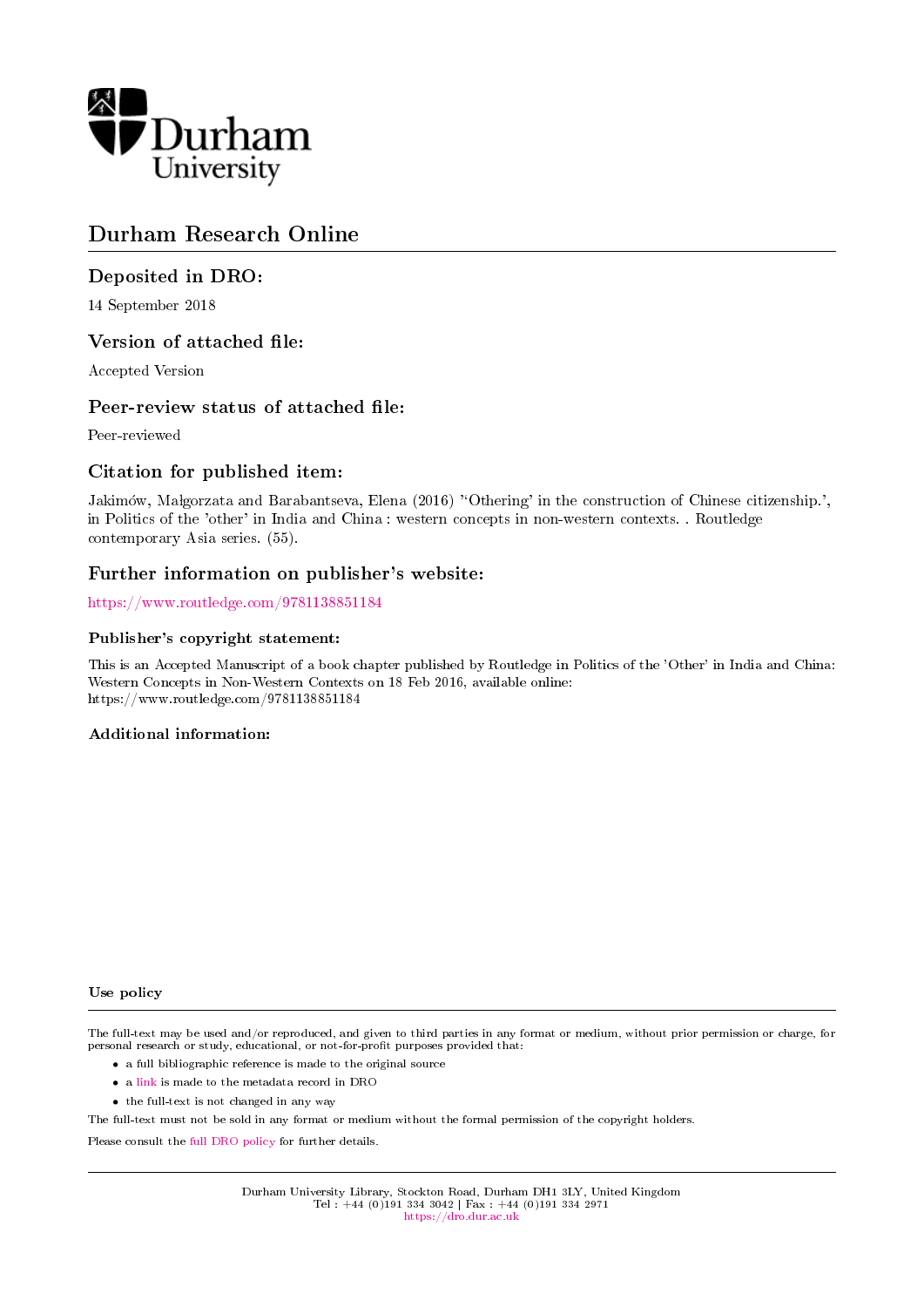## **'Othering' in the Construction of Chinese Citizenship<sup>1</sup>**

Małgorzata Jakimów and Elena Barabantseva<sup>2</sup>

### **A book chapter in:**

König, Lion and Chaudhuri, Bidisha (eds.). 2015 (in press). *The Politics of the 'Other': Western Concepts in Non-Western Contexts—Case Studies from India and China*. London: Routledge

(Final version received 23 April 2014)

The majority of scholarly analyses of citizenship in China in the reform period have equalled citizenship with rights-endowed belonging to the Chinese state. This understanding of citizenship emphasises the role of civil, political and social rights on the one hand, and its state territory-bound character on the other. The distribution of rights within the PRC, and the dichotomous relationship between state and society have been central to the examinations of citizenship regime in the post-Maoist China. In this chapter we argue that the focus on rights and state territory does not take into account the ambiguity of the PRC's citizenship regime, which engenders multiple expressions of belonging cutting across the territorial limits of the Chinese state. We discuss the negotiations of citizenship of ethnic minorities and rural migrants to illustrate how belonging to the Chinese state has been formulated in conversation and tension with the global developments of citizenship concept, neoliberal transformations, and the legacies of China' imperial, semi-colonial, and socialist history.

## **Introduction**

**.** 

The construction of citizenship in the People's Republic of China (PRC) is an ongoing product of historical processes and negotiations. In this chapter we draw attention to how citizenship has been shaped through the mechanism of 'othering' of the rural population and ethnic minorities. We present how the categories of migrant workers and ethnic minorities have been central to the construction of citizenship in contemporary China. We show how

issue of *Citizenship Studies* 16 (5&6) 'Citizenship after Orientalism'.

<sup>1</sup> Parts of this chapter are based on Jakimów, M., 2012. Chinese Citizenship 'after Orientalism': Academic Narratives on Internal Migrants in China. *Citizenship Studies*, 16(5-6), 657-671 reproduced with the permission from the publishers (Taylor and Francis). The chapter also builds on the arguments developed in Barabantseva, E., 2011. *Overseas Chinese, Ethnic Minorities, and Nationalitsm: De-Centering China*. London : Routledge. <sup>2</sup> Małgorzata Jakimów is a doctoral student at the University of Manchester. In her thesis she employs critical theories of citizenship and space/time to examine the agency of migrant workers in negotiation of citizenship in China. She presented her work in numerous conferences around the world and published an article entitled 'Chinese citizenship 'after' Orientalism. Academic narratives on internal migrants in China' (2012) in a special

Elena Barabantseva is a Lecturer in Politics at the University of Manchester. Her current research explores the intersections of mobility, place, and ethnicity in the contexts of Manchester (UK) and a border area between China and Vietnam. Her book entitled *Overseas Chinese, Ethnic Minorities and Nationalism: De-Centering China* (Routledge 2010) discusses the place of territoriality and ethnicity in the Chinese state-led national project.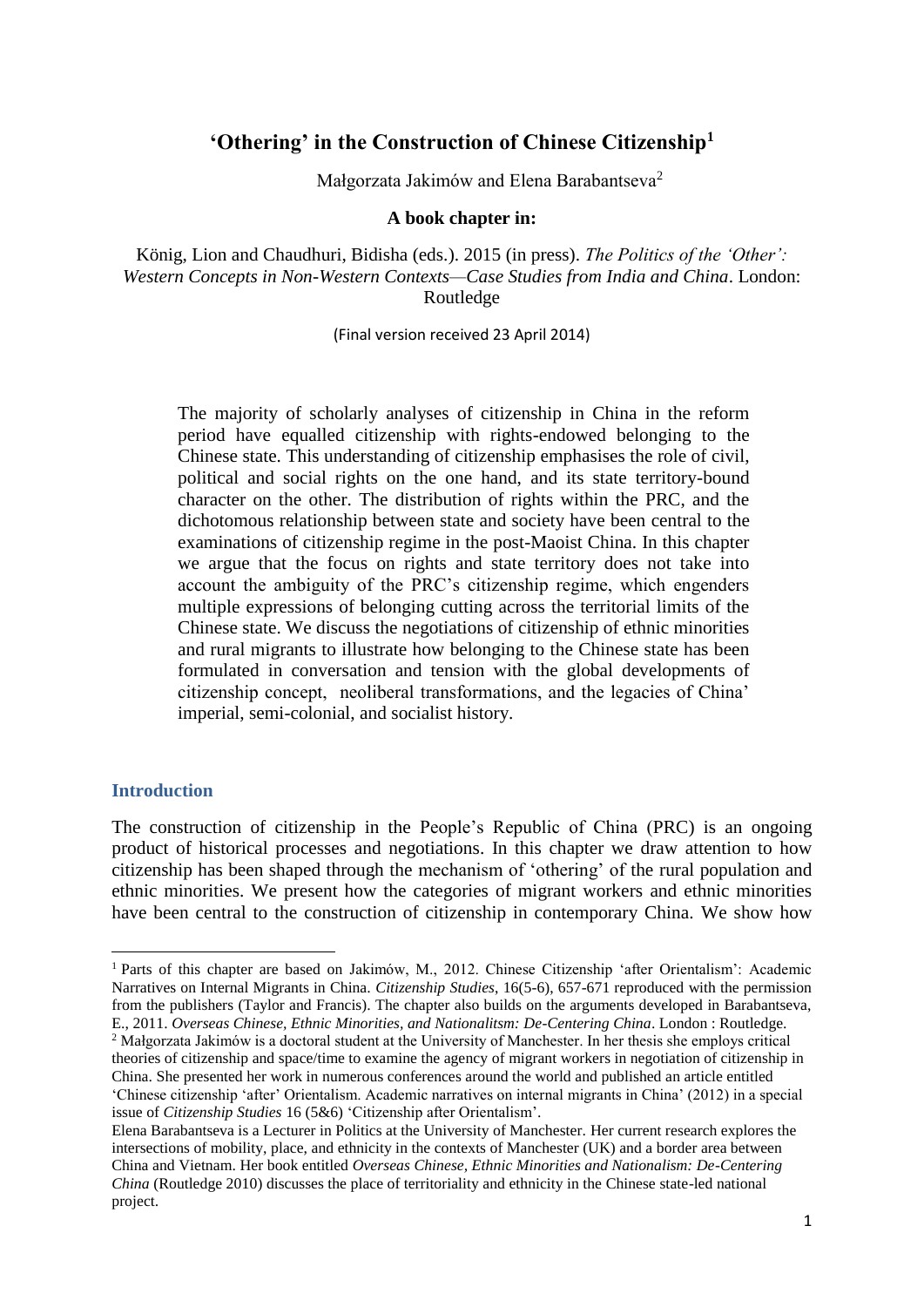Chinese public and official discourses construct ethnic minorities and peasants as 'backward' and 'uncivilised' in contrast to the assumed 'proper' citizen as a necessarily modern, urban, and Han Mandarin speaker. This citizenship discourse is reinforced by a citizenship regime, manifesting itself most prominently in the *hukou* (household registration) system and favourable policies for ethnic minorities, in which different citizenship rights are officially bestowed on the rural migrants in the cities and urban *hukou* holders, as well as ethnic minorities and the Han majority. Although the contention around the categories and social roles associated with peasants and ethnic minorities has led to limited reforms since 1978, their effects have been undermined by the lingering 'othering' mechanism embedded in the formulation of citizenship in China. The gradual concessions towards migrant workers and ethnic minorities' inclusion as equal citizens remain superficial and do not seriously challenge the current citizenship regime in China. In order to overcome the 'othering' mechanism, new ways of understanding citizenship need to be put forward, which we allude to in the final section of the chapter.

In the first section we discuss the relationship between the concept of citizenship and the mechanism of 'othering', both in the West and in China. In the second part we present how the figure of the peasant migrant has impacted on the construction of citizenship in China. In the third part we discuss how ethnic minorities served a similar role in the process of the Chinese nation-building. In the concluding part we discuss how rural migrants and ethnic minorities can be viewed as citizens, notwithstanding their marginalisation, and how this in turn allows us to question 'othering' at the heart of the Chinese citizenship discourse and regime.

## **The origins of 'othering' in the formulation of citizenship in China**

The debates on modern citizenship entered the Chinese intellectual and political circles in the late-Qing and early Republican period (1861-1928). They emerged in parallel to the formulation of new programmes to save China from the domination by imperial powers, which drew on Western and Chinese traditional philosophy (Zarrow 1997: 5). Due to the influence of the philosophical traditions of Confucianism, Taoism and Legalism, citizenship was first defined in cultural, rather than in political terms. Chih-yu Shih shows how the newly emerging political elite drew on the traditional notion of *tianxia* (all under heaven), calling for the unification of all people, regardless of their language or customs and without a clear demarcation of territory (Shih 2002: 234). This philosophical foundation also served as a justification for incorporation of different ethnicities into the modern Chinese nation. During the transformation of the multi-ethnic Chinese Empire to the modern nation-state, the 'ethnic question' emerged as a contested site of political debates on the character of the Chinese nation among the political revolutionary elite. Influenced by the decline of the Qing Empire and the need to unite China against foreign rule, the revolutionaries constructed a new sense of identity that narrowly focused on the Han race, pictured as a perennial biological unit, which descended from a mythological ancestor of the Yellow Emperor (Dikköter 1997; Leibold 2006). By the time of the Xinhai revolution in 1911, Chinese revolutionaries used the concept of nation conterminously with the state, referring to all the peoples inhabiting China as Chinese citizens or '*guomin*'. However, this concept was centred on the Han majority, who were seen as the unifying core of the nation.

In the late nineteenth's century several Chinese words entered the political vocabulary to denote Chinese 'citizens', including *gongmin* (public people), *shimin* (city people) and *guomin* (people of the state). All of these terms share the second character of *min*, meaning 'the people'. In the Confucian term *minben* ('people as the basis') citizens were understood as people who are both ruled and who sanction the ruler's authority (Harris 2002: 187). At the same time the term *minzu* was introduced to integrate the conception of people (*min*) and the notion of descent  $(zu)$ . The concept served the purpose of strengthening internal borders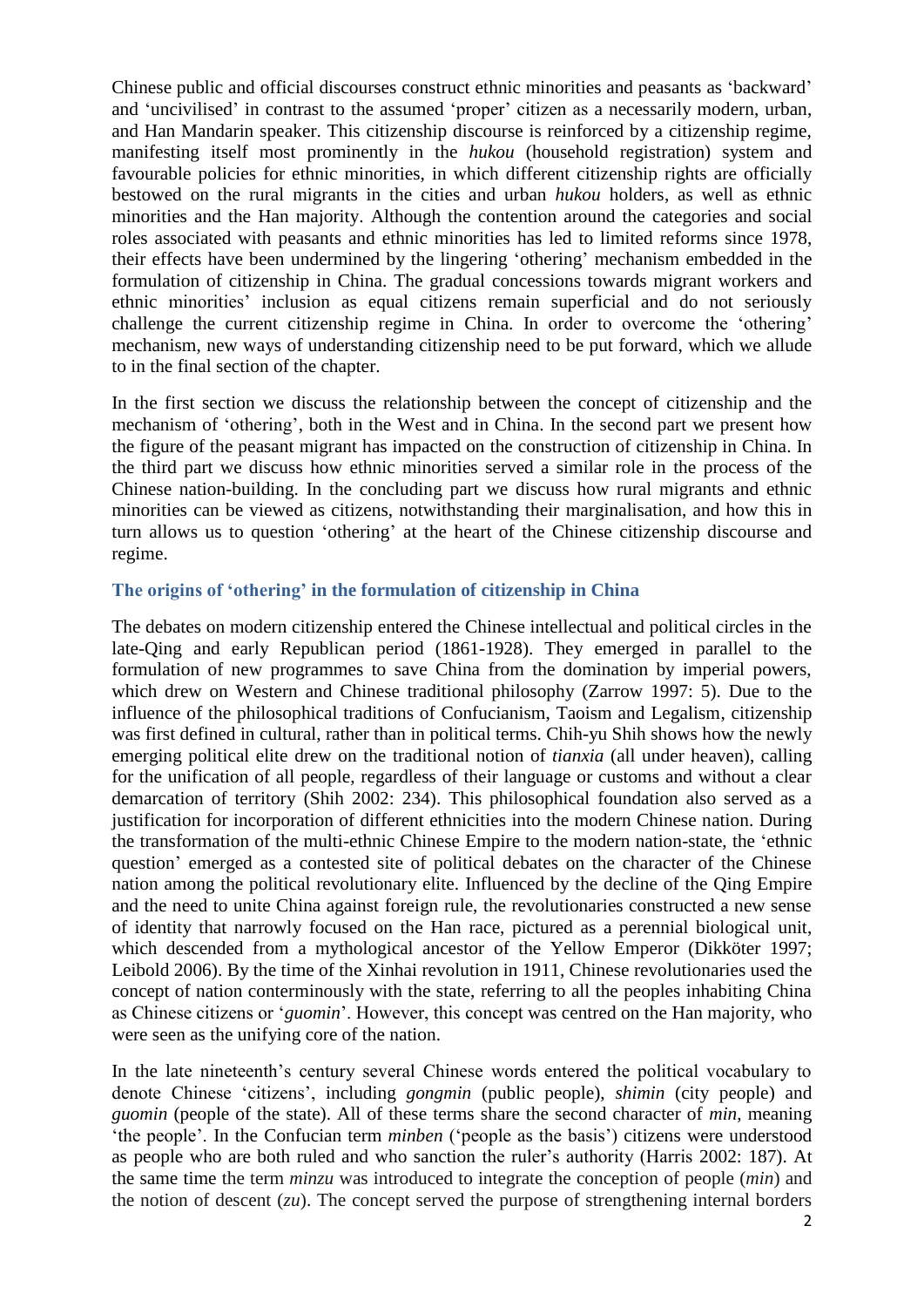in order to confront outside threats and later the ruling regime of the Qing dynasty. The *minzu* concept also marked a start to the development of the theory of the Chinese nation, granting China and its people a rooted history and culture. The shift from the narrow interpretation of nationalism against the rule of Manchu to the integration of different groups within one notion of the Chinese nation was manifested in the adoption of a five-colour national flag, in which stripes of red, yellow, blue, white and black symbolised the 'harmonious cohabitation of five ethnic tribes' (*wuzugonghe*)—the Han, Manchu, Mongolian, Muslim and Tibetan which constituted one single nation (*minzu*).

Western discourses on modernity and their references to China played an influential role in the emerging debates on Chinese citizenship. The portrayal of China as backward in the influential writings of philosophers such as James Legge and J.J.M. de Groot was an important source of the Western reading of Chinese culture and tradition, most prominently expressed in Max Weber's critique of Chinese religion (Hung 2003: 267, 271). Weber insisted that citizenship could not be conceived of outside the city, because the city gives space for formation of solidarities based not on kinship, but on spontaneous association between people who are not related by links of blood (Weber 1951: 13-14, and 1963: 1226 - 1228, 1233). The juxtaposition of urbanite-citizen with peasant-non-citizen, which Weber introduced in his theory, was neither a solitary attempt nor detached from the general spirit of his era. Eugen Weber (1976: 3) shows how the 'othering' mechanism in relation to peasants (and impoverished migrants to the city), resulting in their portrayal as 'savages', was rather commonplace in modernising and industrialising nineteenth-century France. As such, what Max Weber solidified into a 'scientific' theory was in fact a common attitude towards peasants as non-citizens in modernising Western Europe, and was intimately related to the powerful discourses of modernity, urbanisation, and colonisation. The Weberian understanding of citizenship as non-rural, rational, and non-religious became a cornerstone in the contemporary construction of citizenship. The mechanisms of 'orientalising' and 'othering' served as primary political instruments in 19th and early 20th century Europe, and found a fertile ground in the colonial and semi-colonial societies, such as China's.

In the pre-modern Qing empire, the Chinese countryside was often portrayed as ideal and superior, rather than inferior to the city (Whyte and Parish 1984: 10-16). After the first Opium War in 1840, however, the coastal cities became penetrated by the European influences, opened to foreign trade and started growing rapidly. This resulted in a new spatial and temporal imaginary, which envisioned the character of Chinese cities (particularly Shanghai) as 'global', and the urban dwellers as modern, in contrast to rural China and to the rural migrants in the city (Yeh 1997: 380, 382). After assuming power in 1949 as a result of 'the peasant revolution', the Communists strived to renounce anything that they associated with the 'bourgeois' capitalist class, including urban merchants and semi-colonised urban culture, which came to increasingly define the idea of 'Chineseness' in the Republican era (Whyte and Parish 1984: 10-16; Yeh 1997: 378; Mao 1940). However, while the Republican urban culture was rejected as a basis for what China was to become, the rural identities with their pre-modern believes, institutions and cultural underpinnings were equally scorned and rejected by the Communist government that sought to remake the countryside into a new society (Cohen 1993: 152-154; Mao 1940), –a process which reached its peak in the years of the Cultural Revolution (1966-76). In Communist China, the category of 'peasant' (*nongmin*) was appropriated to depict a part of society increasingly perceived as 'feudal', 'backward' and in dire need of reform, which was a continuation of the pre-Mao citizenship discourse (Cohen 1993: 156). The centrepiece of the new citizenship regime was the *hukou* system, which instead of empowering the rural population, eventually led to even deeper rural-urban disparity and to the creation of a privileged urban class.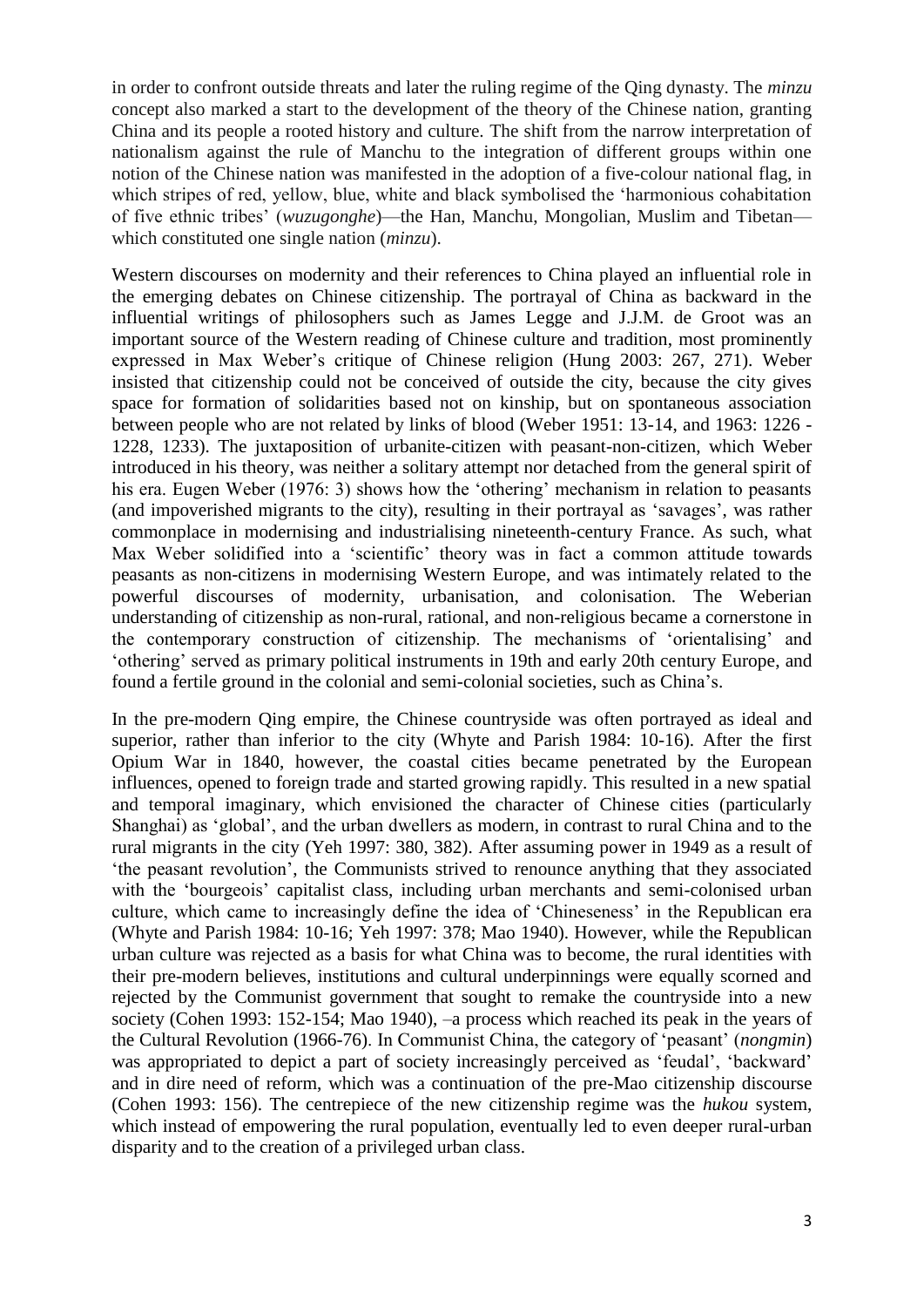Although Max Weber is not specifically cited in Chinese discussions on citizenship, the way citizenship is understood in contemporary China is remarkably reminiscent of the way it was understood in Europe during the prominence of his theory<sup>3</sup>. This interpretation does not take into account those expressions of citizenship, which were not necessarily institutionalised or associated with the city (Isin and Wood 1999: 5). Many of the discourses which were imported to China from the West have been constructed through Orientalist strategies (such as the understanding of both modernity and citizenship as necessarily occidental), and in the process many of these discourses retained their implicit Orientalist qualities. Mayfair Yang (2011), for example, shows how the Western orientalist discourse about citizenship as necessarily occidental was absorbed in China with disastrous effects on local religiosities. She calls the process of appropriation of Western theories by Chinese elites and official classes a 'colonisation of consciousness' and explains how it led the Chinese to view themselves through the lens of Western Orientalism, seeing anything non-modern as 'backward' and 'shameful' (Yang 2011: 7, 13). This understanding, which emphasises the redeployment of the orientalist discourse within the state, resulted in the construction of citizenship based on the 'othering' mechanism. In China, there are many groups who play the role of orientalised 'Others' within the state; apart from rural migrants and ethnic minorities, women and religious minorities have also played this role (see Schein 1997, and Gladney 2004). Ethnic minorities, in particular, have predominately been seen as peasant, female, erotic and religious. The way ethnic citizenship has been formulated and regulated in China has produced ethnic minorities as underdeveloped, localised members of the Chinese nation. The status of ethnic minorities in China remains strictly in line with the rigid procedures of ethnic categorization. Their favourable treatment is restricted to the area of their household registration, primarily located in the rural ethnic areas in the Western part of China, which de-facto restricts their specific ethnic rights to the areas of their *hukou* registration.

## **The figure of 'rural migrant' in the construction of citizenship in China**

In this section we discuss how the figure of the 'rural migrant' has played a crucial role in the construction of citizenship in post-Maoist China. We argue that while the citizenship discourse is constructed through hybridisation of 'Western' theories of state-building, modernity and citizenship with the Chinese concepts and therefore precedes the citizenship regime in its current form (as based on the *hukou* system and the containment of migrants' resistance), the citizenship discourse and regime have been mutually reinforcing. This interdependence of the citizenship regime and the related discourse has resulted in the portrayal of the 'rural migrant worker' as a marginalised non-citizen, the ultimate 'Other' of a modern urban city dweller, the citizen.

The *hukou* system, though initially created in order to stabilise welfare provision through control and immobilisation of people in their respective birthplaces by assigning either a rural or an urban household registration number *(hukou)* to each Chinese citizen, eventually deepened the rural-urban divide in China. The resultant process, which Dorothy Solinger labelled 'internal colonisation' (1999: 27), turned the Chinese peasants into an underprivileged workforce, which financed the modernisation dream of the urban working class that was granted secured employment, education and food ratios. Concomitantly, instead of eliminating many of the late-Qing and Republican-period Western discourses, the CCP strengthened the ideas of linear progress, modernisation and rural/urban divide (Chen 1995: 4; also see Mao 1940). Both, the discourse and the regime have reinforced, rather than challenged, the 'Weberian' understanding of citizenship as essentially urban.

1

<sup>&</sup>lt;sup>3</sup>Max Weber is the most widely cited non-Chinese author in Chinese social sciences on the topic of legitimacy for instance (Zeng 2014: 7) therefore, it can be argued that his impact on the Chinese academia has been crucial.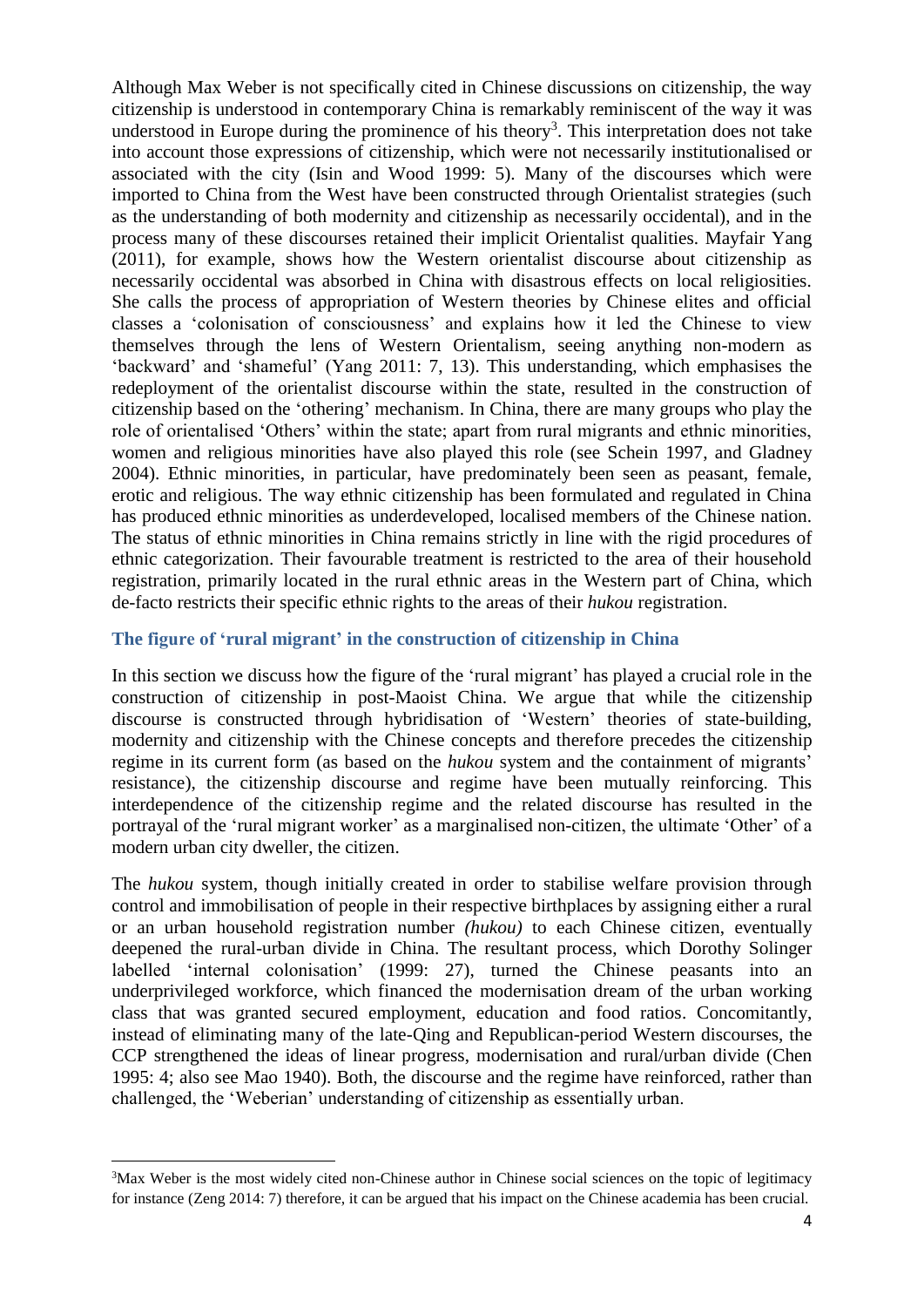Subsequently, since the start of reforms in 1978, the narratives of development and progress became even more pronounced and running in parallel was the process of further downgrading peasant identities as not fitting within the modernisation project (Yang 2011: 5, 6; Morton 2007: 240-241). The inequality of the system came to be more tangibly experienced by the rural-*hukou* holders who migrated to the cities, the so-called 'peasant workers'(*nongmingong*) or 'floating population' (*liudongrenkou*), who at present amount to about 261.39 million people (Ma 2011). The migration led to discrimination of the rural*hukou* holders in the cities, not only in terms of the denial of access to social rights (such as free healthcare, education or work-place insurance), but also by social discrimination and constant threat of deportation (Solinger 1999: 9; Wang 2010). Additionally, both labels ('peasant workers' and 'floating population') implicitly deny them the right to permanently settle in the city (Chen 2005: 131). Today, although the *hukou* legislation still remains unchanged in the main Chinese cities (the so-called 'first-tier cities'), there have been some developments, which transformed the impact of the *hukou* system, to be discussed later in the chapter. The phenomenon of rural-urban migration exposed the magnitude of inequalities produced by the *hukou* system. It has also brought about pressure to transform the *hukou*  system and renewed academic discussion on citizenship in China.

The tension between urban and rural is further encapsulated in the very name for 'citizen' in the Chinese language. Although *gongmin* (public people) forms the core of the term for citizenship (*gongminquan*), indeed the word most commonly used in China to denote 'citizen' is *shimin* (urban citizen). While in the Republican period *shimin* referred to the city associations' attempts of self-governance (Harris 2002: 188), in post-Maoist China, the notion of *shimin* became somewhat ambiguous. On the one hand it is used to depict 'citizen', but on the other hand it is also popularly understood as an administrative term meaning 'an urban*-hukou*-holder living in a city' (Harris 2002: 188, Chen 2005: 120). The exclusionary character of both understandings is further reflected in the notion of *shiminhua* ('becoming a citizen' or 'turning/being turned into a citizen'). *Shiminhua* is used to describe both the process of transformation from rural to urban (as in the culture, the identity, the sense of belonging) as well as the attainment of urban citizenship rights (e.g. Cai 2008). In the majority of state and academic narratives the process of 'becoming citizens' (*shiminhua*) is seen as the migrants' ultimate need and aim. While often deployed in the migrant-victim narrative in order to make requests for migrants' 'rightful access to social benefits' or 'respect for labour' (Fan and Mao 2008, Cai 2008: 69, Chen 2005: 121), this concept, nevertheless, entails a refusal of the pre-existing (rural) identities of migrants and appeal for their replacement with one of 'a better kind'; modern and urban. The peasant is still portrayed as inferior, but also as a victim of the underdevelopment of the countryside; an answer to their problems is to 'become (like) an urban citizen'. *Shiminhua* is often used interchangeably with the most common Chinese terms for 'citizenship': *gongminquan* or *shiminquan* (the notions depicting a passive state of possessing citizenship rights) (Wang 2009: 126). Both terms are indicative of the pervasiveness of the understanding of citizenship as urban privilege. Although originally simply a translation of the English word 'citizenship', the words came to represent the privileged status of those, who 'possess urban *hukou* endowing them with social rights of citizenship and a privileged identity of urban citizens' (Chen 2005: 120). The term *shimin* is, therefore, a marker of the boundary between those who are *de facto* endowed with citizenship rights, status and identity and those who are not.

In order to further illustrate the pervasiveness of the mechanism of 'othering' in the citizenship construction in China, it can be illustrative to see how, despite attempts to reform the *hukou* system in the past decade, the current citizenship discourse has persisted. An increasing wave of migration since the 1980s led to increasing pressure on the government from academics, artists, media (e.g. DaHeWang-DaHeBao 2010), foreign organisations, NGOs (Amnesty International, 2007; Wang, 2008), and rural migrants themselves (Wang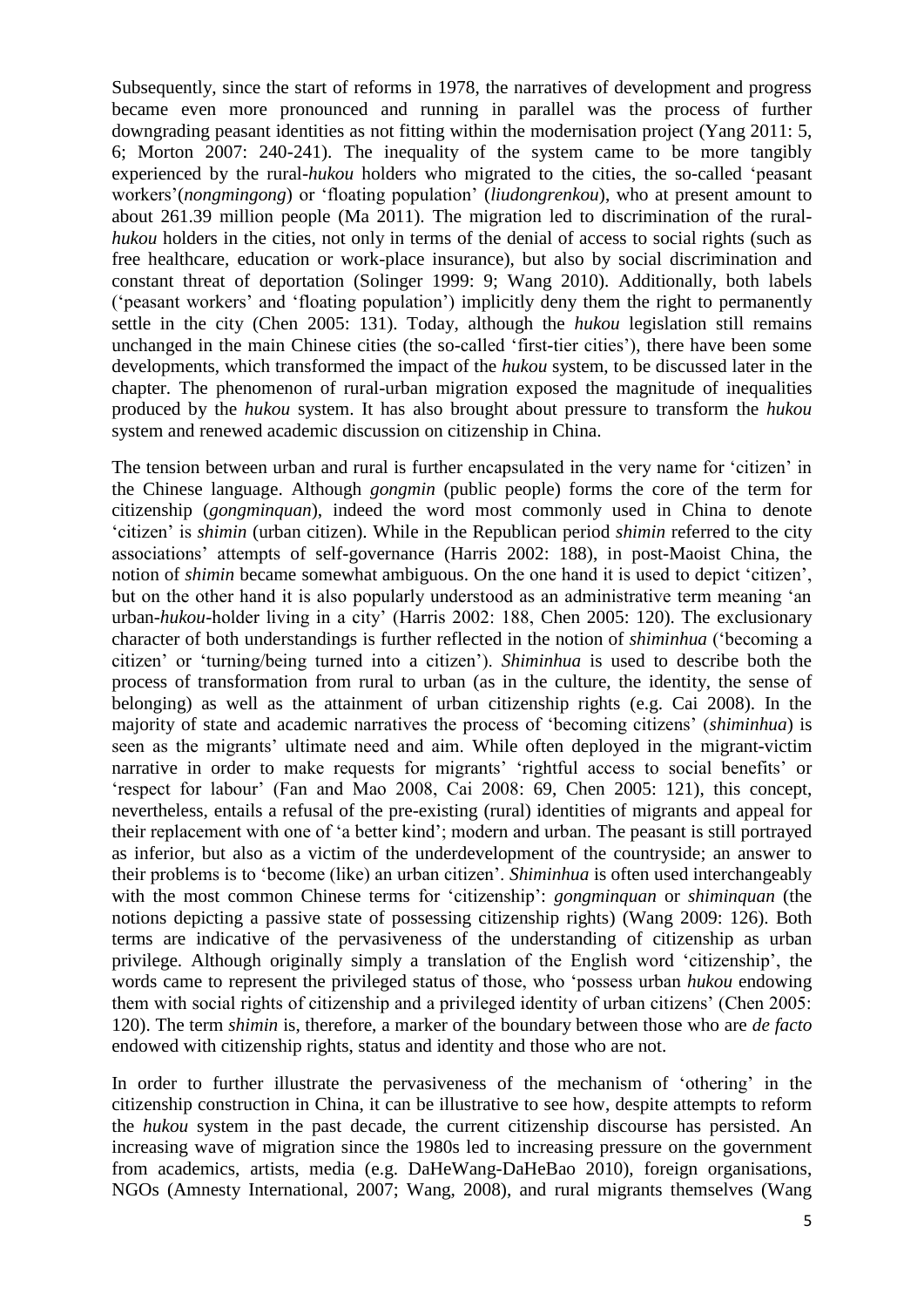2010: 80; Xiang 2005) to reform the *hukou* system. The 'reforms' that were undertaken since 2003<sup>4</sup>, however, have been superficial and largely geographically uneven. They were arbitrary, because they mainly involved an extension of urban-*hukou* registration to rural*hukou-*holders, rather than a complete overhaul of the system. This is exemplified by a general shift towards commoditisation of *hukou*, i.e. the acquisition of urban *hukou* via purchase of a property (*goufangruhu)* (particularly after the 2008 financial crisis), the selective granting of urban hukou to 'qualified talents', usually university graduates (Wang 2010: 85, 95) or those able to pay a sufficient bribe (Zhang 2007:92-93). In terms of the controversial repatriation policy and the *hukou* enforcement system, the new regulations issued in 2003 restricted checks on personal identification cards, and limited automatic detentions and deportations of migrant workers (Wang 2010: 91). However, these reforms were short-lived, as the rise in the number of homeless people in the city centres of Shanghai and Beijing prompted authorities to revise the policy, resulting in limitations in the acquisition of property, and renewed repatriations and checks (Wang 2010: 84, 92). The reforms have been geographically uneven, because different cities and provinces have employed varying policies towards migrants, with some smaller and medium-size cities relaxing many of the *hukou* rules as opposed to the first-tier cities where urban *hukou* system is more significant in determining migrant workers' lives (Zhan 2011).

This point also brings us to the problematic of the over-emphasis of the *hukou* system in the academic discussions on citizenship in China. While many scholars see the *hukou* system as the source of inequality and exclusion (Solinger 1999; Wang 2010), others argue that while this might be the case, in practice, even if the *hukou* system was abolished, the situation of many migrants would not change for the better, as the economic subsistence, the ability to afford property and the social acceptance would become more determining of the individual's quality of life than the rights associated with urban *hukou* (Zhan 2011; Wang 2009; Jacka et al., 2013). Zhan Shaohua argues that market mechanisms (particularly the property ownership) and social exclusion (through informal relationships, *guanxi,* which denies access to social networks to outsiders) determine migrants' lives to a far greater degree than the actual *hukou* system (Zhan 2011: 247). As some of the even most ardent critics of the *hukou* system pointed out, the mere acquisition of urban *hukou* does not dissolve the barriers between the migrants and the established urban communities (Solinger 1999*:* 9). The social discrimination around the mechanisms of 'othering' (urban/rural, insiders/outsiders or permanent/temporary binaries) persists even when urban *hukou* is attained by an individual. There is also a further problem associated with the focus on the *hukou* system: in the academic discussion on citizenship in the past two decades, this emphasis overshadowed alternative ways of understanding citizenship in China, especially such based on the idea of 'active citizenship', which, as we show in the final section of this chapter, have the potential to transform the 'othering' mechanism embedded in the construction of citizenship into alternative ways of understanding citizenship in China.

## **Ethnic minorities and the question of citizenship**

At the official state level, citizenship positions of ethnic minorities during the reform period have been articulated predominately in two ways. Firstly, the post-Mao era in China was marked by a 'cultural fever' (*wenhua re*) manifesting itself in the valorisation of ethnic cultures for commercial and national consumption. Ethnic minorities have become an imperative feature in national holiday celebrations, such as the annual spring festival TV gala, and other nationally important events such as the opening ceremony of the Beijing Olympics (Leibold 2008). Their otherness has been mobilised to present China as a multiethnic, diverse and 'colourful' society, commoditised as a tourist attraction. The ethnically diverse and

**.** 

<sup>4</sup> For a detailed discussion of these reforms see Wang 2010.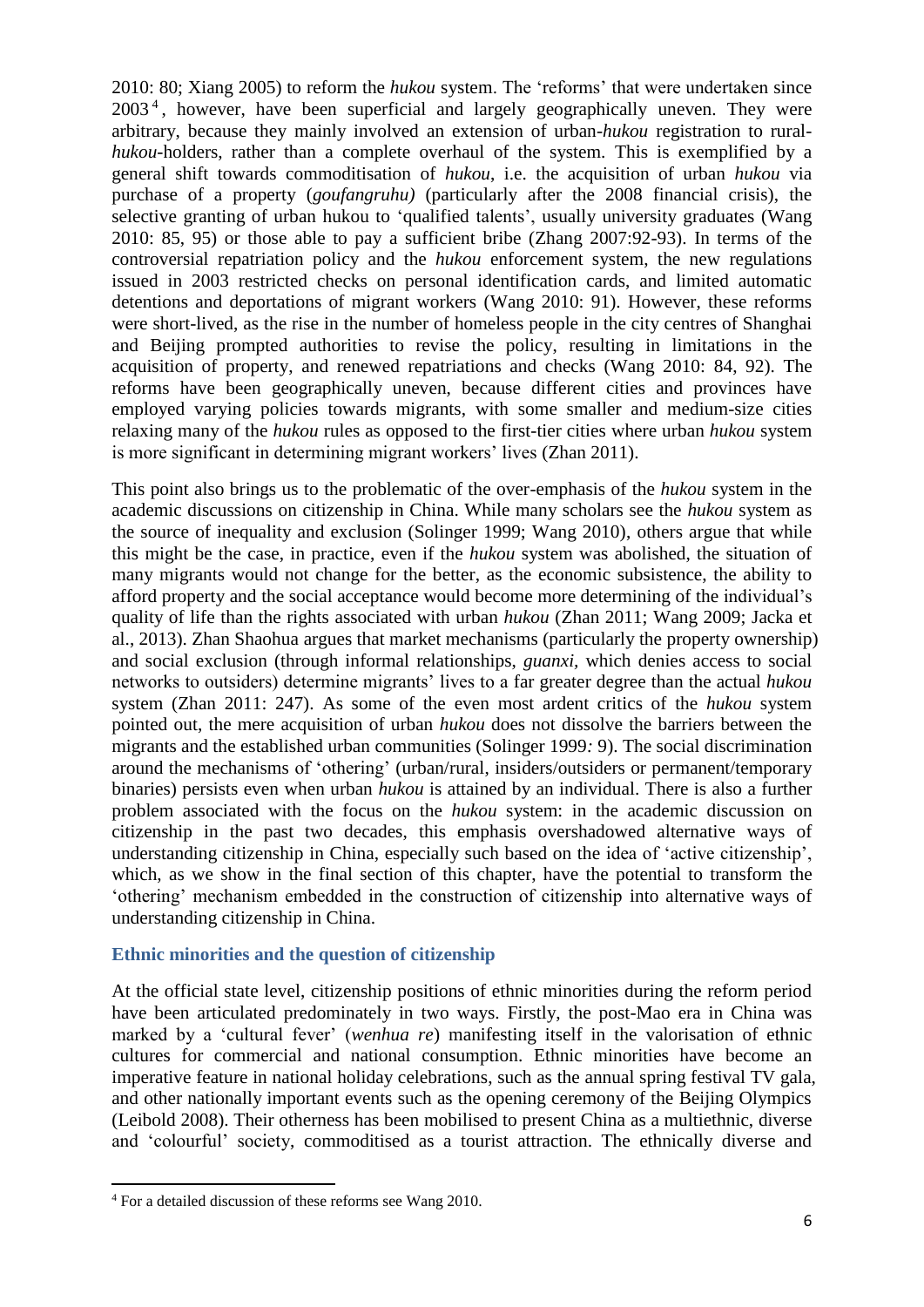harmonious image of the Chinese state is a popular portrait projected to the outside world through global celebrations. This cultural commodification is closely related to the second articulation of ethnic citizenship in post-Mao China, which was powerfully visible in the  $2009$  Mass parade celebrations of the  $60<sup>th</sup>$  Anniversary of the PRC. Marchers dressed in ethnic costumes performed the concluding part of the parade entitled 'Brilliant achievements'. Through this performance, they symbolically recreated a common perception in China that ethnic minorities are the most underdeveloped and poor sectors of the Chinese society slowing down the pace of China's development trajectory (Barabantseva 2012). As such, ethnic minorities remain the least developed citizens of China in the eyes of the state. The dominant social roles of beings the sources of cultural fascination and economic backwardness rely on framing ethnic minorities as the ultimate 'others' in the construction of the Chinese nation.

Chinese ethnic laws and regulations promise equally favourable treatment to all fifty-five ethnic minorities within the territory of the PRC. White Papers emphasize the achievements of the party-state in developing a system of ethnic autonomies, and adopting policies which are aimed at developing various aspects of minorities and their regions. Ethnic minorities are commonly seen as the special members of the Chinese state, which enjoy favourable policies (*you tequan*), such as more flexible terms of family planning policy, reduced taxes, and university quotas. However, these special treatments also have associations with underdevelopment, backwardness and a lack of culture and only apply in designated minority areas. Ethnic minorities have been portrayed as groups in need of acculturation and economic development, which in the Chinese context means to achieve the level of development of the Han majority. It is common in Chinese scholarly publications to refer to ethnic minorities interchangeably as "weak and small nationality" (*ruoxiaominzu*), "small nationality" (*xiaominzu*) and "backward nationality" (*luohouminzu*) (Barabantseva 2011: 86). Although, as noted by Gladney the idea of the Chinese nation-state "has been predicated on the idea, if not the myth, of pluralism", the dominant principle is that the Han people are superior to minorities (Gladney 1996: 319). The language and practices of economic development are born out of the assumption of a dichotomy between the Han and minority nationalities, who are ascribed the characteristics of insignificant numbers, backwardness, poverty and remoteness (*shao-lao-pin-bian*). This kind of discourse localises ethnic minorities within the periphery of the Chinese nation-state, traditionalises and ethnicises their status, and reiterates their limited and passive citizenship. The state's preferential policies perpetuate the minority status of non-Han ethnic groups, allotting them a limited number of rights, and reinforcing their limited position within the geo-social space of China. The rigid character of ethnic citizenship became obvious in the 2009 case of He Chuanyang, a high school student from Chongqing whose national exam score, the highest in his province, was annulled after it was discovered that his father had changed Chuanyang's nationality status from Han to the Tujia minority in order to qualify for twenty additional exam points (Barabantseva 2011: 273). Within the existing framework of ethnic citizenship in China there is no room for multiple expressions of ethnic difference. Every individual is entitled to one ethnic identity only, with no further transgressions allowed.

Although the state guarantees equal treatment of all ethnic groups in China, certain minority groups are widely perceived as trouble makers, violent, and untrustworthy. This especially concerns Uyghurs and Tibetans, but also affects other groups like the Huis and Mongols. Uyghurs and Tibetans, in particular, have been targets of the 'three evils' campaign against 'separatism, terrorism and religious extremism' since the mid 1990s, but in particular after 9/11 and ethnic unrests in Tibet (2008), Xinjiang (2009), and Mongolia (2011). When violent ethnic clashes broke out in Tibet and Xinjiang in the span of one year, the Chinese government blamed the outbreak of violence on the 'separatist' forces and the Internet rather than on the PRC's ethnic policies. Many Han people accused Uyghurs and Tibetans of being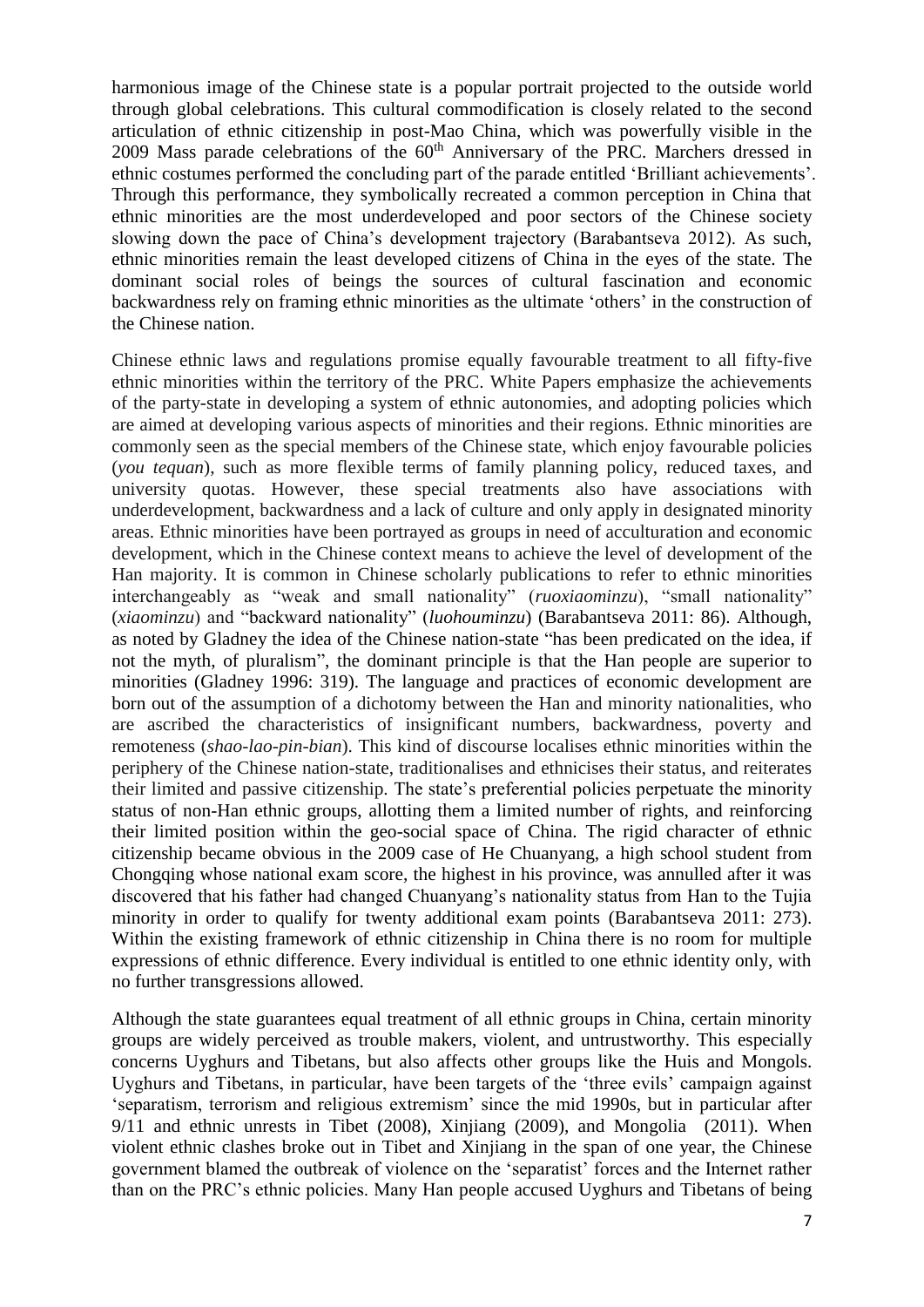'ungrateful' for the development which their regions had been enjoying. Despite the problematic nature of the ethnic policies which the unrests in Tibet and Xinjiang alluded to, the Chinese leadership insisted that economic development was the main solution to ethnic strife. There were no attempts by the central government to investigate into the ways in which the implementation of economic development in the minority areas might have caused the friction and violent outbreaks of frustration among the ethnic populations. When President Hu Jintao visited Xinjiang after the violent clashes in late August 2009, he identified economic development as the central task for the region when dealing with ethnic issues. Similarly, a White Paper on Ethnic Policy issued by the central government in September 2009, only four days before the 60th anniversary of the founding of the PRC, reasserted the state's position contending 'that quickening the economic and social development of minority communities and minority areas is the fundamental solution to China's ethnic issues' (Information Office 2009). The Chinese leaders do not officially recognize that the PRC has ethnic problems which cannot be solved by economic development, or indeed that specific development initiatives can exacerbate rather than resolve these problems. Instead, these events resulted in the blanket restriction of basic freedoms for Uyghurs and Tibetans. For example, the whole of Xinjiang was cut from the Internet after the clashes in Xinjiang, and Uyghurs travelling outside of the region could not make use of internet cafes. They were seen as a potential threat and a source of danger simply because of their ethnic group affiliation and religion. Additionally, the clashes resulted in the intensification of patriotic education campaigns across the ethnic regions.

There is a general and strong conviction expressed across the official writings on the ethnic issue in the PRC that the chosen direction of policies and their implementation is one of the most successful in the world. Chinese leaders often praise the ethnic work by pointing to the absence of major ethnic disputes and conflicts in China. Former Tibetan Autonomous Region Chairman Qiangba Puncog asserts that the Party-state's ethnic policies have been 'extremely successful' (Cheng, cited in Leibold 2013: 43). Although a number of public intellectuals and scholars call for the reform of China's ethnic policies, these calls remain rooted in the narrow racial understanding of the Chinese nation (Ma 2007, 2012). Essentially, the underlying structure of the official 'ethnic question' rhetoric has not significantly changed from the Republican era, when assimilation and acculturation were seen as the only solution to the 'ethnic question'. During the reform period, accelerated economic development was seen as the only credible answer to addressing the ethnic question. The way the developmental rhetoric of the ethnic question is framed reflects and transcends an existing binary opposition of ethnic minorities versus the Han majority, restraining the participation and citizenship of ethnic minorities.

## **Towards a different recognition of migrant workers and ethnic minorities as Chinese citizens**

We have so far illustrated how the rural/migrant population and ethnic minorities have played the role of the 'Other' against which the concept of 'citizen' has been formulated in contemporary China. Rural migrants and ethnic minorities have been portrayed as exotic, backward, uncivilised and, ultimately, as non-citizens. While the Chinese state has made some gradual concessions towards their inclusion as equal citizens, these reforms often remain superficial and do not seriously challenge the current citizenship regime and discourse in China. In order to redeem these groups as citizens, a simple 'extension of the rights of citizenship' is not enough. Only through acceptance of the identity and rights to citizenship of the 'Other', which takes place through border-crossing practices, can the marginalised be conceived of as citizens. These 'border-crossing practices' precipitate an inclusion of various different rights, not just those related to the *hukou* system (civil, political and social) and favourable treatment of ethnic minorities, but primarily those which Engin Isin and Patricia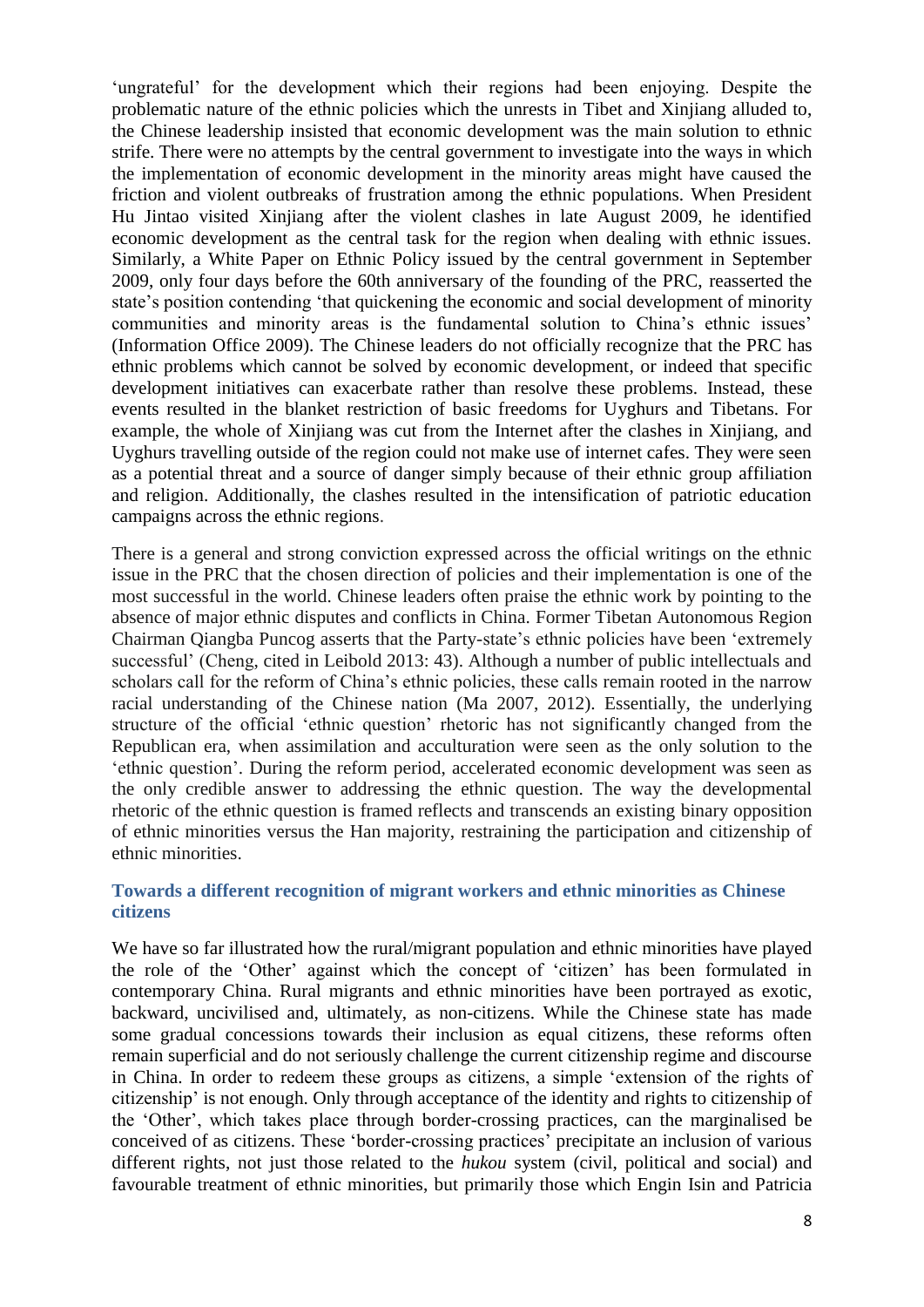Wood (1999) call the 'rights to identity' and the 'right to have rights'. In order to achieve such inclusion, there is need to acknowledge that citizens themselves, and not the state or the dominant groups in the state, are the locus of legitimacy of citizenship. In the case of contemporary China, the marginalised groups can only reclaim their citizenship and ascertain their place as citizens through the transgression of the urban/rural and Han/ethnic dichotomies.

Isin is critical of approaches which tend to portray marginalised groups as excluded from privileges of citizenship (Isin 2002*:* 4). Instead, he argues that the marginalised groups are crucial in the process of the construction of citizenship, as they are 'the immanent Other' against whom the citizenship practices and status are formed (Isin 2002*:* 4). The concept of 'border-crossings' pertains to this idea reflecting the marginalised experience (of migrants and ethnic minorities for instance), which is rendered as 'irregular, unusual and deviant even as it tries to assert its importance' in the dominant narrative (Isin 2002*:*18). This theoretical insight might be helpful in diluting the 'othering' mechanism in the construction of citizenship in contemporary China.

Another theoretical approach which might be helpful in overcoming the dichotomous nature of 'othering' in the construction of citizenship in China is the concept of 'radical citizen' (Isin and Wood 1999: vii). According to this approach, citizenship should be viewed as 'multiple subject-positions', where individuals are viewed as entangled in a network of claims for various rights: civil, political, social, cultural, ethnic, sexual, technological and ecological. This position emphasises the importance of *rights to identity* in addition to the *rights of status* (political, civic and social). Isin and Wood (1999: 13) emphasise the importance of identity in the construction of citizenship where subjectivities, self-fashioning, belonging, recognition and group solidarities are to be accounted for. The emphasis is placed on the reconceptualization of the means and processes of allocation of rights (rather than these rights' substance), and rethinking the sources from which these rights draw their legitimacy. Therefore, they understand citizenship not just through a 'legal status', but also as 'practices of citizenship' (Isin and Wood 1999*:* ix) and 'acts of citizenship' (Isin and Nielson 2008). The concept of 'radical citizen' and 'acts of citizenship' is central to how we see the possibility of a re-conceptualization of citizenship in China.

The need for accounting radical acts as an expression of citizenship is seen, for example, in the case of recent harrowing acts of Tibetan self-immolations. On December 20<sup>th</sup> 2013 the 125th Tibetan self-immolation in China took place since the blazing campaign began in 2009 in Tibet and Tibetan parts of Sichuan. While the Chinese state labels them as the acts of terrorism, viewing self-immolations as desperate demands for citizenship through which selfimmolators reclaim 'sovereignty over one's own self within a state of siege' might prove more productive (Yeh 2012). Ethnic practices, in particular those deemed to be sensitive by the state, are strictly regulated by the state and operate in the very limited, and quickly shrinking space for different expressions and practices of ethnic citizenship. Most of the selfimmolators were born after the beginning of the Chinese economic reforms in the late 1970s, and as such should have benefited from the state development efforts. Yet, these earlier unprecedented individual acts head-on challenge the narrative of the peaceful liberation of Tibet and the party-state's self-celebration of the successful implementation of economic reforms. Self-immolations turn on head the developmental logic of the Chinese ethnic policies in Tibet, by reclaiming their autonomy to the collective body of Tibetans through the extreme individual acts of defiance (Tan 2012). In the very limited spaces left for unauthorised expressions of will, they practice their citizenship in a violently arresting way by denying the state its monopoly over violence (Litzinger 2012). Tibetan self-immolators reclaim the space of their own, their own sovereignty over their bodies, destabilise the statusquo of Tibetan-Han-majority relationship, challenge the received wisdom of common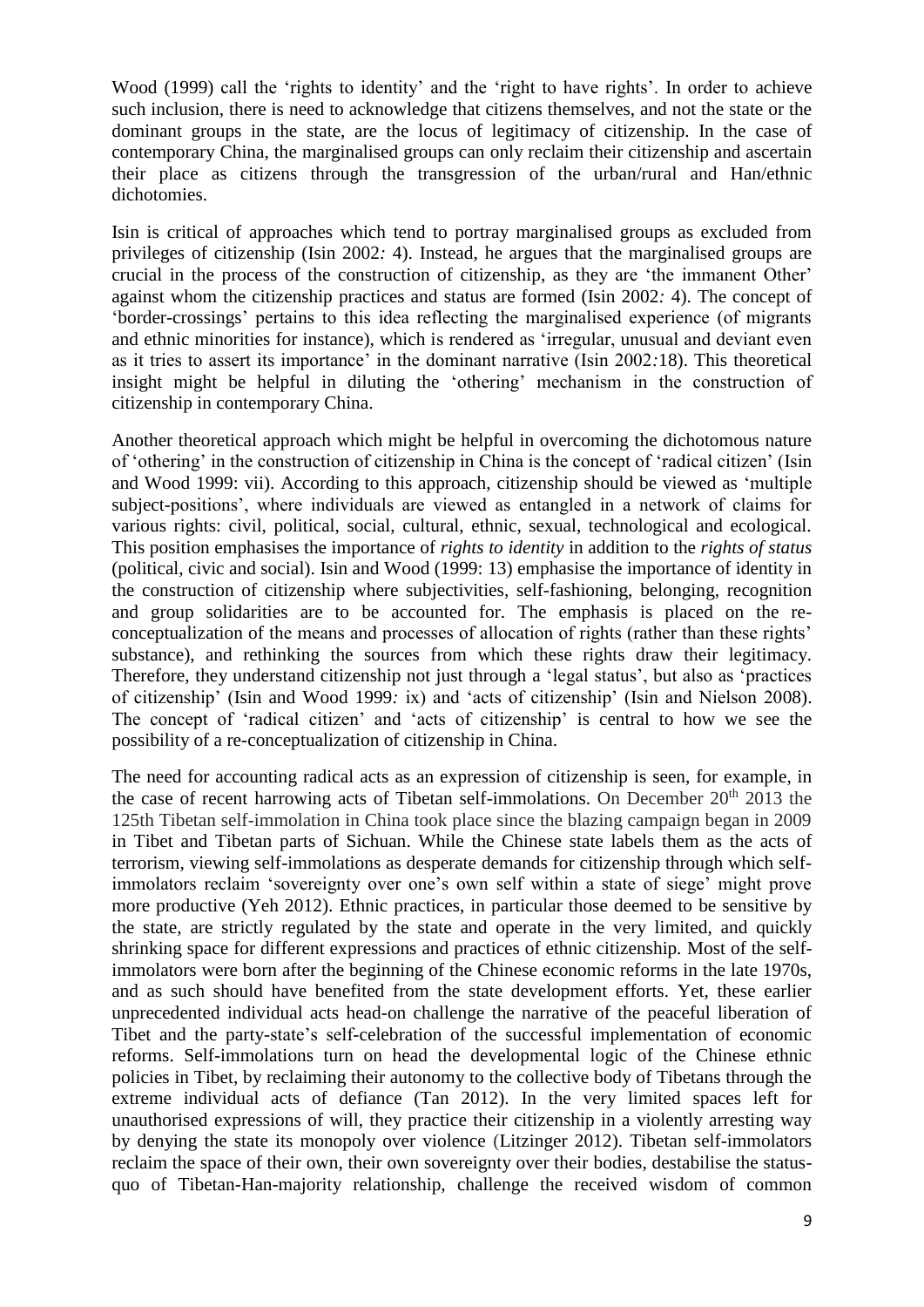goodness of economic development, and desperately demand new spaces for Tibetans to practice their renewed fully-fledged citizenship. This radical expression and practice of citizenship, like those by the migrant workers, tells us that the parameters and terms of citizenship in contemporary China should be rethought anew.

With reference to migrant workers and ethnic minorities, in order to transform the construction of citizenship in China, at least two areas need to be addressed. First, the focus on the *hukou* system as the only source of inequality in the construction of citizenship in China is not satisfactory. Instead, in order to transform the citizenship construction in China it is necessary to acknowledge 'othering' as its underlying mechanism and its rootedness in the Western discourse of modernity. Indeed, as argued elsewhere, the current academic trends in the Chinese-language academia increasingly postulate to go beyond the narrative of *hukou* and to account for other factors behind the citizenship regime in China in order to overcome the urban-rural division (Jakimów 2012). Second, it is equally important to broaden the understanding of citizenship beyond merely seeing it as a rights-endowed membership in a nation-state; rather, our understanding should also incorporate the notion of de-territorialised, agent-driven and active citizenship. This conceptualisation opens the space to viewing citizenship as a co-produced and contested series of relational processes, rather than a stateimposed phenomenon; an understanding which should be even more compelling in light of the increasing migrant workers' civic activism and growing ethnic tensions in certain parts of China.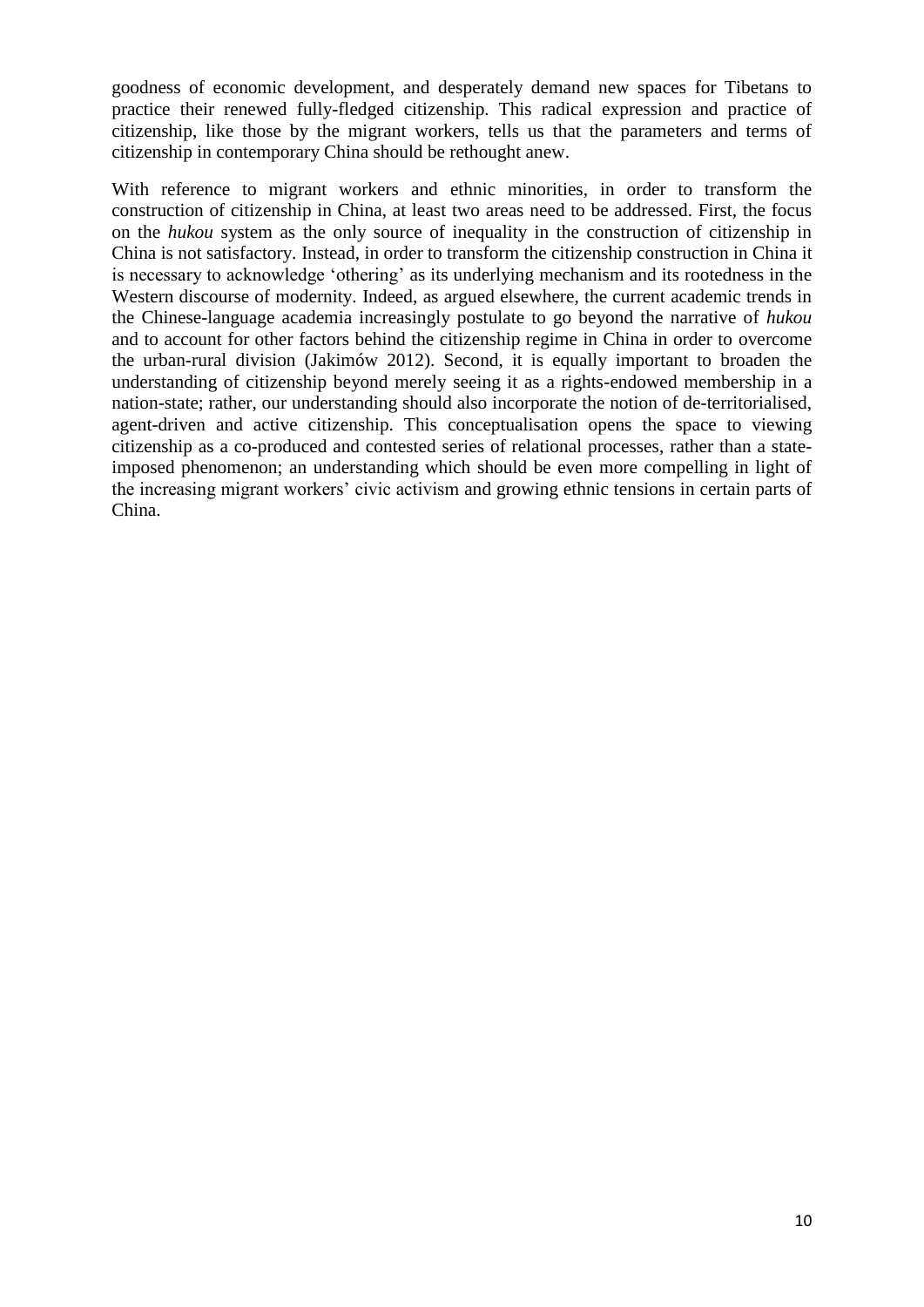### **Bibliography**

- Barabantseva, E., 2011.*Overseas Chinese, Ethnic Minorities and Nationalism: De-Centring China*. London: Routledge.
- Barabantseva, E., 2012.In Pursuit of an Alternative Model? The Modernisation Trap in China's Official Development Discourse. *East Asian: An International Quarterly*29(1): 63-79.
- Cai, J., 2008. Nongmingong shiminhua cujin chengshi hexie [Turning peasant labourers [migrant worker] into (urban) citizens promotes harmony in the city].*Journal of Hubei Education,* 25(4), 68-70
- Chen, X., 1995.*Occidentalism: A Theory of Counter-Discourse in Post-Mao China.* Oxford: Oxford University Press
- Chen, Y., 2005. Nongmingong: zhidu anpai yu shenfen rentong [Peasant labourers (migrant workers): the system's arrangement and identity]. *Shehuixue yanjiu[Sociological Studies],* 3, 119-132
- Cohen, M.L., 1993. 'Cultural and Political Inventions in Modern China: The Case of the Chinese "Peasant"'. *Daedalus*, 122 (2), 151-170
- DaHeWang-DaHeBao, 2010. Tiqing lianghui daibiao weiyuan duncu jiasu huji gaige [A [joint] appeal [of 13 national newspapers] urging acceleration of the reform of hukou system was submitted to committee members representatives of the National People's Congress and Chinese People's Political Consultative Congress]. *People's Daily,* 01 March, Available from: <http://henan.people.com.cn/news/2010/03/01/459041.html> [Accessed 14 May 2011]
- Dikötter, F. (1997) Racial discourse in China, in Dikotter, F. (ed) *The Construction of Racial Identities in China and Japan: Historical and Contemporary Perspectives.* London: Hurst and Co., pp. 12-33.
- Fan, W. and Mao, D., 2008. Tili laodong: gonggong fuwu shijiao toushi [Physical labour: Perspective from public services]. *Jingying Guanlizhe[Manager's Journal]*, 11, 50
- Gladney, D.C., 1996. Muslim Chinese: Ethnic Nationalism in the people's Republic, 2<sup>nd</sup>ed Cambridge: Harvard University Press.
- Gladney, D.C., 2004. *Dislocating China: Muslims, Minorities, and Other Subaltern Subjects.* Chicago: The University of Chicago Press
- Harris, P., 2002.The Origins of Modern Citizenship in China. *Asia Pacific Viewpoint,* 43(2), 181-203
- Hung, H., 2003. Orientalist Knowledge and Social Theories: China and the European Conceptions of East-West Differences from 1600 to 1900. *Sociological Theory,* 21(3), 254-280
- Isin, E.F., 2002. *Being Political. Genealogies of Citizenship.*Minneapolis: University of Minessota Press.
- Information Office of the State Council of the People's Republic of China, White Paper on Ethnic Policy: 'China's Ethnic Policy and Common Prosperity and Development of All Ethnic Groups', 27 September 2009, [http://www.chinadaily.com.cn/china/2009-](http://www.chinadaily.com.cn/china/2009-%2009/27/content_8743072.htm) [09/27/content\\_8743072.htm](http://www.chinadaily.com.cn/china/2009-%2009/27/content_8743072.htm)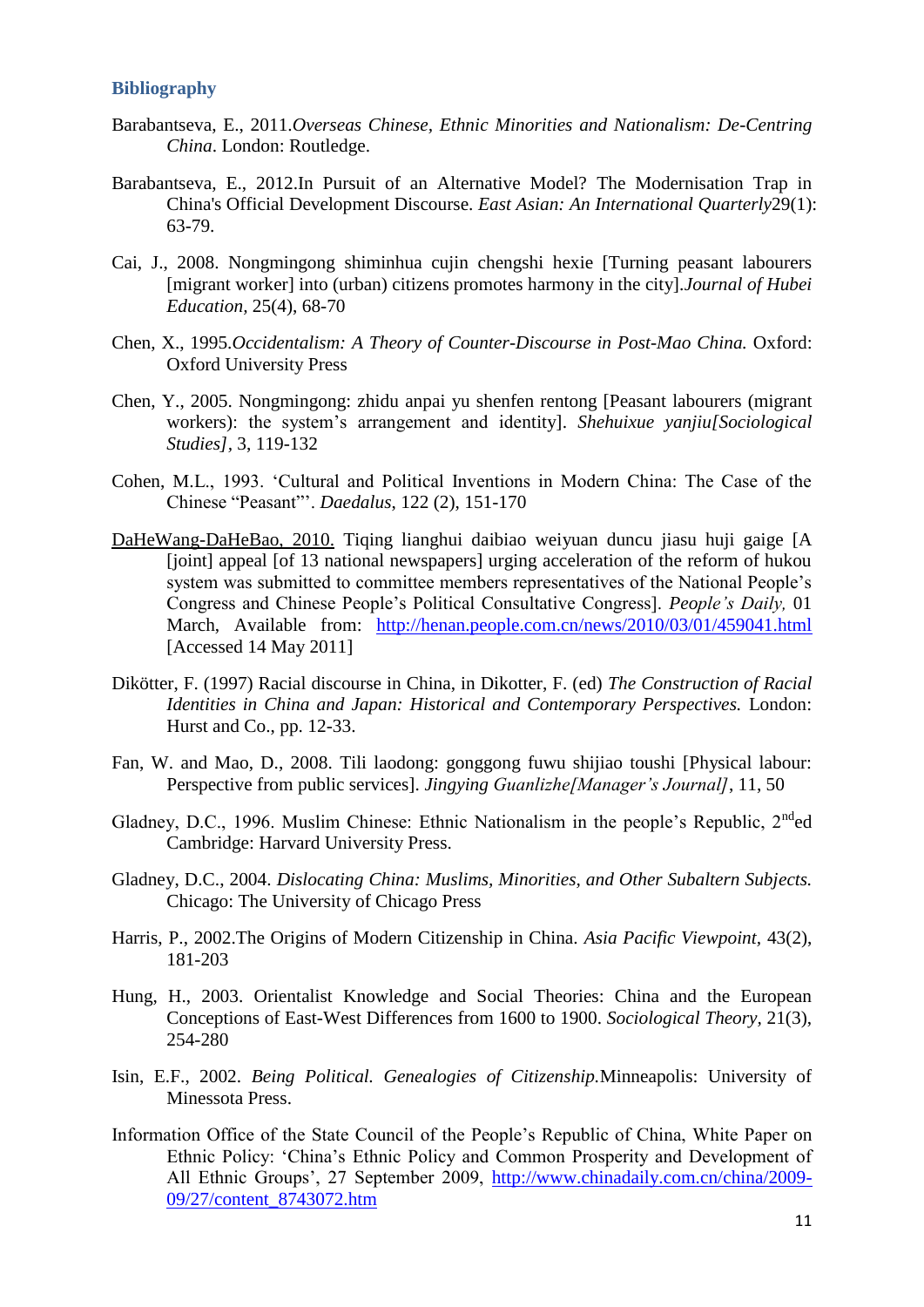Isin, E.F. and Nielsen, G.M., eds., 2008. *Acts of Citizenship.*London: Zed Books

- Isin, E.F. and Wood, P.K., 1999. *Citizenship and Identity.* London: Sage Publications
- Jacka, T., Kipnis, A. and Sargeson, S., 2013.Citizenship, Household Registration and Migration in Jacka, Tamara, Kipnis Andrew and Sargeson, Sally (eds.) *Contemporary China: Society and Social Change*, Cambridge: Cambridge University Press
- Jakimów, M*.,* 2012.Chinese Citizenship 'after Orientalism': Academic Narratives on Internal Migrants in China*. Citizenship Studies, 16(5-6), 657-671.*
- Lee, C. K., 2007.*Against the Law. Labor Protests in China's Rustbelt and Sunbelt,* Berkeley: University of California Press.
- Leibold, J., 2006. Competing Narratives of Racial Unity in Republican China: From the Yellow Emperor to Peking Man. *Modern China* 32(2): 181-220.
- Leibold, J., 2008. Whose people's games?: ethnic identity and the 2008 Beijing Olympics, *China Beat*,<http://www.thechinabeat.org/?p=299>
- Leibold, J., 2013. Ethnic Policy in China: Is Change Inevitable? Policy Studies 68, East-West Center, Honolulu.
- Litzinger, R 2012. Tibet Talk Life, Death, and the State, Hot Spots, *Cultural Anthropology Online,* April 9 2012, http://culanth.org/fieldsights/93-self-immolation-as-protest-intibet.
- Ma, J., 2011. Press release on major figures of the 2010 national population census, National Bureau of Statistics in China. Available at: http://www.stats.gov.cn/english/newsandcomingevents/t20110428\_402722237.htm [Accessed 15 May 2012].
- Ma, R. 2007. A new perspective in guiding ethnic relations in the twenty-first century: "depoliticization" of ethnicity in China, *Asian Ethnicity* 8(3): 199-217.
- Ma, R. 2012. *Zuqun, Minzu Yu Guojia Goujian* [*Ethnic group, Nation and Nation- Building*]. Beijing: Shehui Kexue Wenxian Chubanshe.
- Mao, Z., 1940. On New Democracy*. In:Selected Works of Mao Tse-Tung,* Volume 2. Peking: Foreign Language Press, available at [http://www.marxists.org/reference/archive/mao/selected-works/volume-](http://www.marxists.org/reference/archive/mao/selected-works/volume-2/mswv2_26.htm)[2/mswv2\\_26.htm](http://www.marxists.org/reference/archive/mao/selected-works/volume-2/mswv2_26.htm)
- Morton, K., 2007. Civil Society and Marginalisation: Grassroots NGOs in Qinghai Province. *In:* H.X. Zhang, B. Wu and R. Sanders (eds.) *Marginalisation in China: Perspectives on Transition and Globalisation*, Ashgate:Burlington
- Schein, L., 1997. Gender and Internal Orientalism in China. *Modern China,* 23(69), 69-98
- Shih, C.Y., 2002. Ethnic Economy of Citizenship in China: Four Approaches to Identity Formation. *In:* M. Goldman and E.J. Perry, eds.,*Changing Meanings of Citizenship in Modern China*. Cambridge: Harvard University Press
- Solinger, D., 1999.*Contesting Citizenship in Urban China. Peasant Migrants, the State, and the Logic of the Market*. Berkeley: University of California Press.